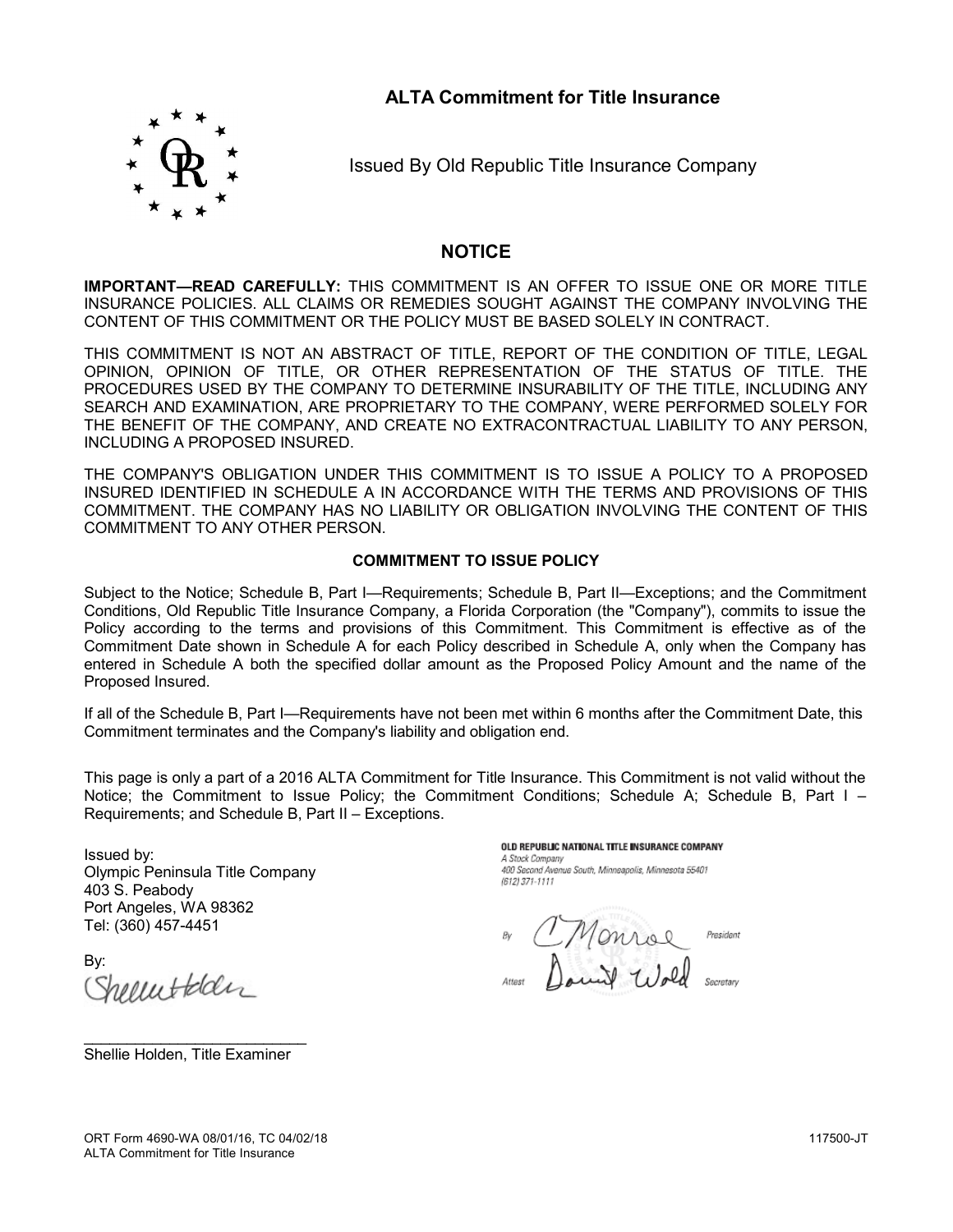### **COMMITMENT CONDITIONS**

### **1. DEFINITIONS**

- (a) "Knowledge" or "Known": Actual or imputed knowledge, but not constructive notice imparted by the Public Records.
- (b) "Land": The land described in Schedule A and affixed improvements that by law constitute real property. The term "Land" does not include any property beyond the lines of the area described in Schedule A, nor any right, title, interest, estate, or easement in abutting streets, roads, avenues, alleys, lanes, ways, or waterways, but this does not modify or limit the extent that a right of access to and from the Land is to be insured by the Policy.
- (c) "Mortgage": A mortgage, deed of trust, or other security instrument, including one evidenced by electronic means authorized by law.
- (d) "Policy": Each contract of title insurance, in a form adopted by the American Land Title Association, issued or to be issued by the Company pursuant to this Commitment.
- (e) "Proposed Insured": Each person identified in Schedule A as the Proposed Insured of each Policy to be issued pursuant to this Commitment.
- (f) "Proposed Policy Amount": Each dollar amount specified in Schedule A as the Proposed Policy Amount of each Policy to be issued pursuant to this Commitment.
- (g) "Public Records": Records established under state statutes at the Commitment Date for the purpose of imparting constructive notice of matters relating to real property to purchasers for value and without Knowledge.
- (h) "Title": The estate or interest described in Schedule A.
- 2. If all of the Schedule B, Part I—Requirements have not been met within the time period specified in the Commitment to Issue Policy, this Commitment terminates and the Company's liability and obligation end.
- 3. The Company's liability and obligation is limited by and this Commitment is not valid without:
	- (a) the Notice;
	- (b) the Commitment to Issue Policy;
	- (c) the Commitment Conditions;
	- (d) Schedule A;
	- (e) Schedule B, Part I—Requirements;
	- (f) Schedule B, Part II—Exceptions; and
	- (g) a counter-signature by the Company or its issuing agent that may be in electronic form.

#### **4. COMPANY'S RIGHT TO AMEND**

The Company may amend this Commitment at any time. If the Company amends this Commitment to add a defect, lien, encumbrance, adverse

claim, or other matter recorded in the Public Records prior to the Commitment Date, any liability of the Company is limited by Commitment Condition 5. The Company shall not be liable for any other amendment to this Commitment.

#### **5. LIMITATIONS OF LIABILITY**

- (a) The Company's liability under Commitment Condition 4 is limited to the Proposed Insured's actual expense incurred in the interval between the Company's delivery to the Proposed Insured of the Commitment and the delivery of the amended Commitment, resulting from the Proposed Insured's good faith reliance to:
	- (i) comply with the Schedule B, Part I—Requirements;
	- (ii) eliminate, with the Company's written consent, any Schedule B, Part II—Exceptions; or
	- (iii) acquire the Title or create the Mortgage covered by this Commitment.
- (b) The Company shall not be liable under Commitment Condition 5(a) if the Proposed Insured requested the amendment or had Knowledge of the matter and did not notify the Company about it in writing.

*This page is only a part of a 2016 ALTA Commitments for Title Insurance. This Commitment is not valid without the Notice; the Commitments to Issue Policy; the Commitments Conditions; Schedule A; Schedule B, Part I - Requirements; and Schedule B, Part II - Exceptions.*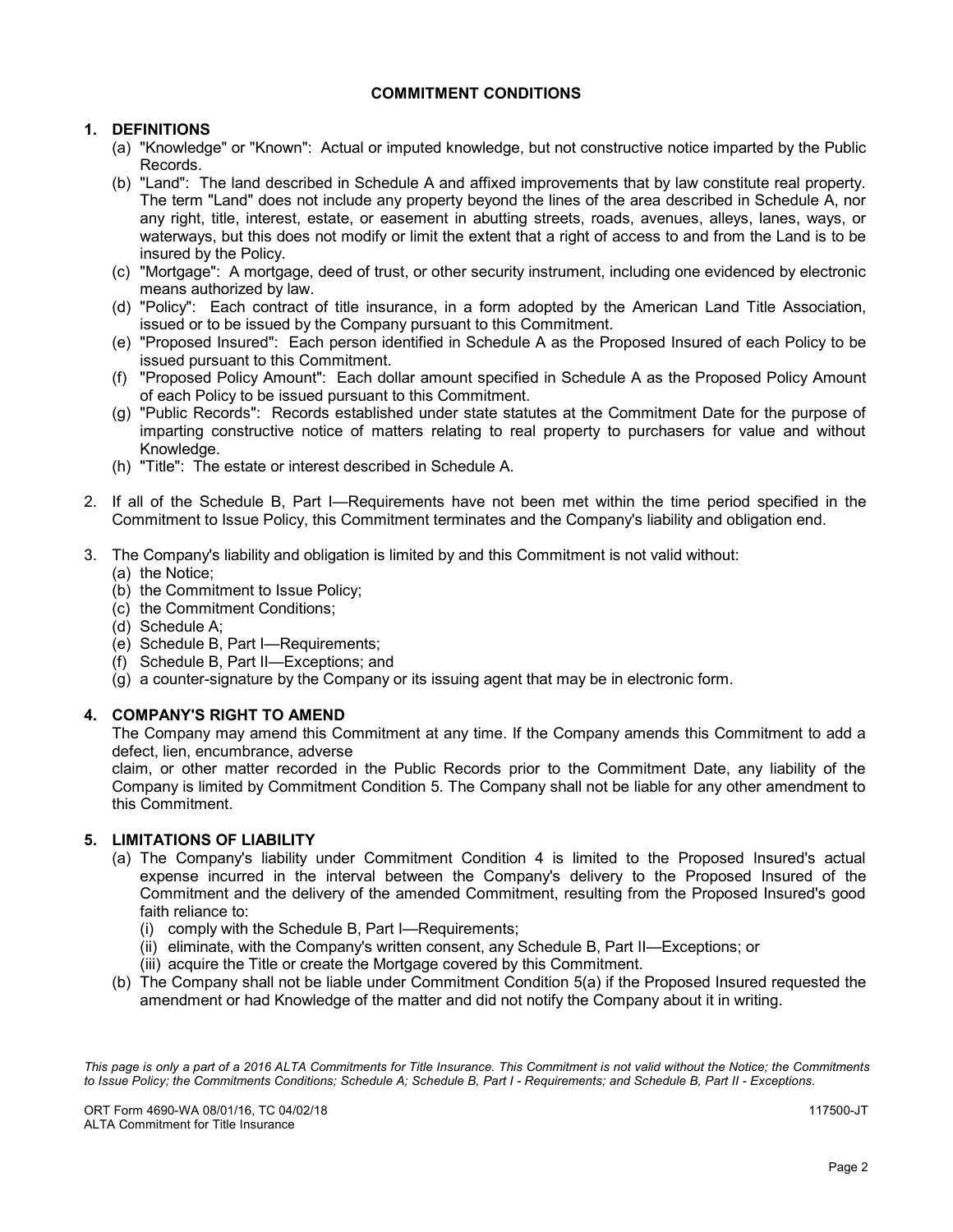- (c) The Company will only have liability under Commitment Condition 4 if the Proposed Insured would not have incurred the expense had the Commitment included the added matter when the Commitment was first delivered to the Proposed Insured.
- (d) The Company's liability shall not exceed the lesser of the Proposed Insured's actual expense incurred in good faith and described in Commitment Conditions 5(a)(i) through 5(a)(iii) or the Proposed Policy Amount.
- (e) The Company shall not be liable for the content of the Transaction Identification Data, if any.
- (f) In no event shall the Company be obligated to issue the Policy referred to in this Commitment unless all of the Schedule B, Part I— Requirements have been met to the satisfaction of the Company.
- (g) In any event, the Company's liability is limited by the terms and provisions of the Policy.

#### **6. LIABILITY OF THE COMPANY MUST BE BASED ON THIS COMMITMENT**

- (a) Only a Proposed Insured identified in Schedule A, and no other person, may make a claim under this Commitment.
- (b) Any claim must be based in contract and must be restricted solely to the terms and provisions of this Commitment.
- (c) Until the Policy is issued, this Commitment, as last revised, is the exclusive and entire agreement between the parties with respect to the subject matter of this Commitment and supersedes all prior commitment negotiations, representations, and proposals of any kind, whether written or oral, express or implied, relating to the subject matter of this Commitment.
- (d) The deletion or modification of any Schedule B, Part II—Exception does not constitute an agreement or obligation to provide coverage beyond the terms and provisions of this Commitment or the Policy.
- (e) Any amendment or endorsement to this Commitment must be in writing and authenticated by a person authorized by the Company.
- (f) When the Policy is issued, all liability and obligation under this Commitment will end and the Company's only liability will be under the Policy.

### **7. IF THIS COMMITMENT HAS BEEN ISSUED BY AN ISSUING AGENT**

The issuing agent is the Company's agent only for the limited purpose of issuing title insurance commitments and policies. The issuing agent is not the Company's agent for the purpose of providing closing or settlement services.

#### **8. PRO-FORMA POLICY**

The Company may provide, at the request of a Proposed Insured, a pro-forma policy illustrating the coverage that the Company may provide. A pro-forma policy neither reflects the status of Title at the time that the pro-forma policy is delivered to a Proposed Insured, nor is it a commitment to insure.

*This page is only a part of a 2016 ALTA Commitments for Title Insurance. This Commitment is not valid without the Notice; the Commitments to Issue Policy; the Commitments Conditions; Schedule A; Schedule B, Part I - Requirements; and Schedule B, Part II - Exceptions.*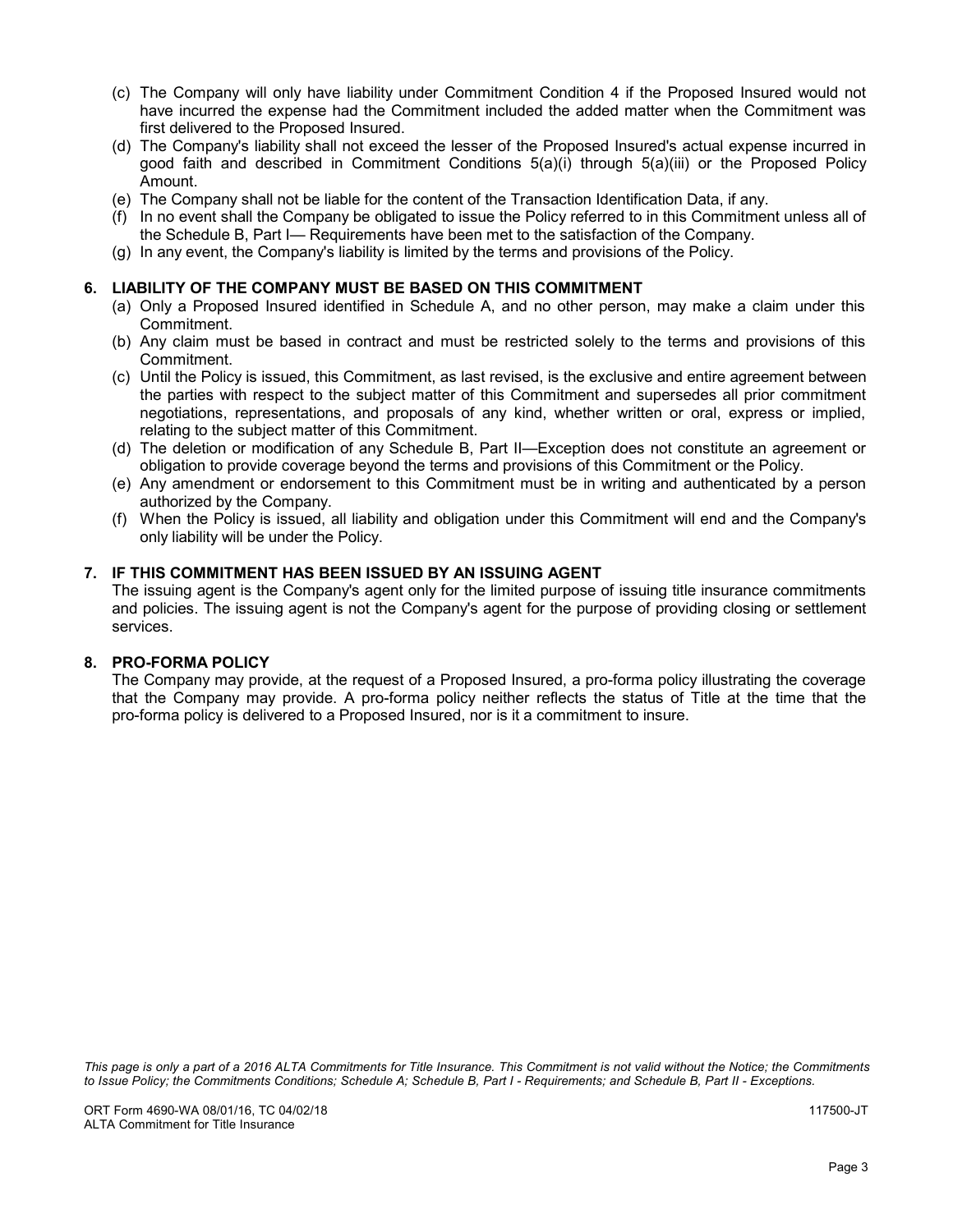#### **Commitment for Title Insurance**

403 S. Peabody St. Port Angeles, WA 98362 (360)457-4451 (800)488-0865



**www.olypentitle.com**

**Prepared For:**

**Olympic Peninsula Title Company 495 W Spruce St #5 Sequim, WA 98382**

Order No.: **117500-JT** Reference: **Littlejohn/Johnson and Holmes 2, LLC cc: cc: Professional Real Estate - Ron Gilles**

495 W. Spruce St. Sequim, WA 98382 (360)683-4179 (800)488-0864

**For Service on this order call: Jessica Toth** at **Sequim 360-683-4179 OR send E-Mail message to: jessica@olypentitle.com**

## **SCHEDULE A**

- 1. Commitment Date: **January 10, 2022 at 08:30 AM**
- 2. Policy or Policies to be issued:
	- a. ALTA Owners Policy (06/17/06)

**Amount: \$2,565,000.00 Premium:**

| Premium:   | \$1,896.00 |
|------------|------------|
| Sales Tax: | \$166.85   |
| Total:     | \$2,062.85 |

Proposed Insured: **Johnson and Holmes 2, LLC, a Washington Limited Liability Company**

- 3. The estate or interest in the Land described or referred to in this Commitment is: **Fee Simple**
- 4. Title to said estate or interest in the Land is at the Commitment Date, vested in:

#### **Lindsay D. Littlejohn, as her separate estate**

5. The Land referred to in this Commitment is situated in the County of Clallam, State of Washington, and is described as follows: **SEE ATTACHED EXHIBIT "A" HERETO.**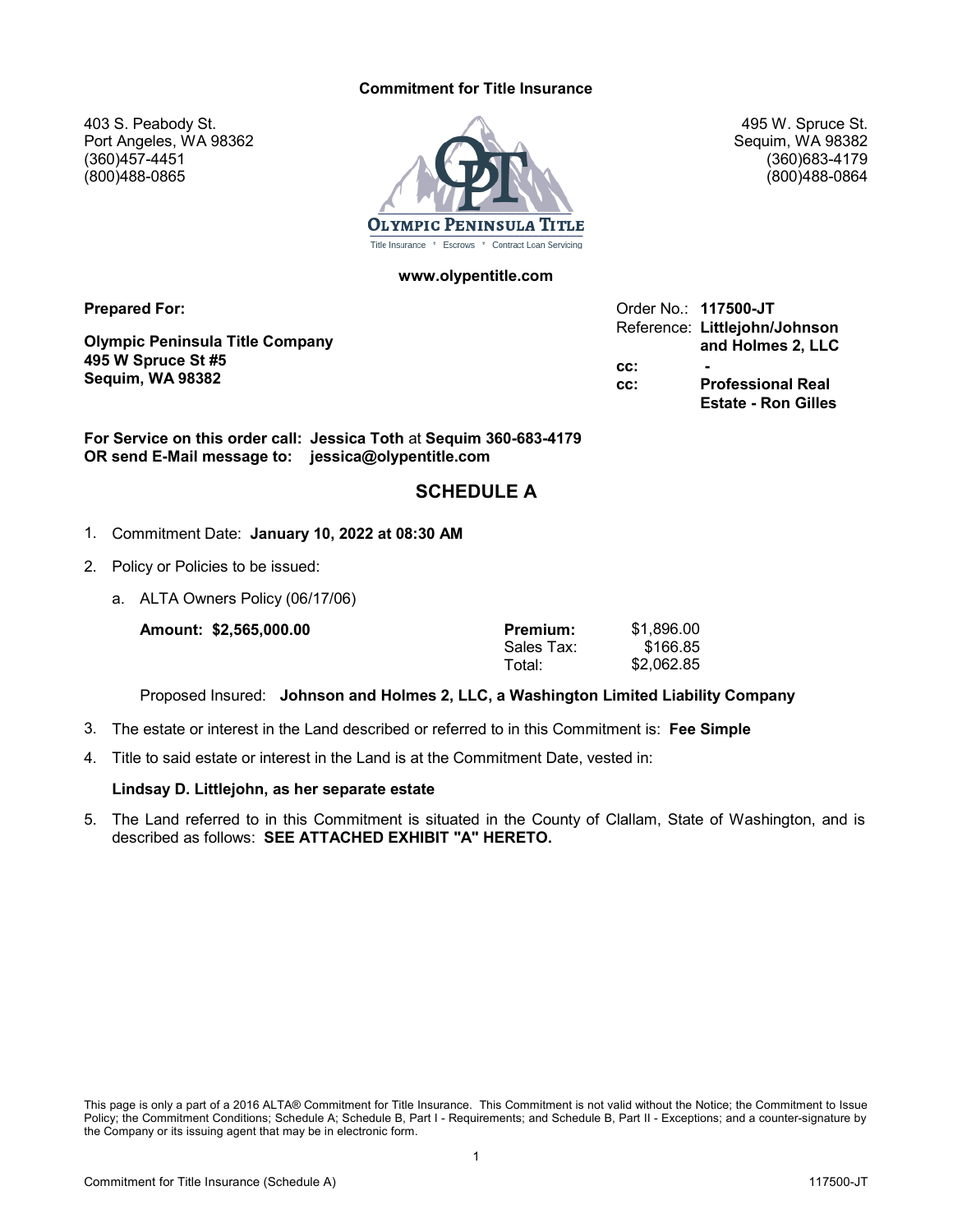## **Commitment for Title Insurance EXHIBIT "A"**

Order No.: **117500-JT**

PARCELS A AND B OF LITTLEJOHN BOUNDARY LINE ADJUSTMENT SURVEY, RECORDED IN VOLUME 73 OF SURVEYS, PAGE 16, UNDER CLALLAM COUNTY RECORDING NO. 2012-1282429, AND AMENDED BY SURVEY RECORDED IN VOLUME 73 OF SURVEYS, PAGE 32, UNDER AUDITOR'S FILE NO. 2012-1283789, BEING A PORTION OF THE EAST HALF OF THE NORTHWEST QUARTER OF SECTION 30, TOWNSHIP 30 NORTH, RANGE 3 WEST, W.M., CLALLAM COUNTY, WASHINGTON.

SITUATE IN CLALLAM COUNTY, STATE OF WASHINGTON.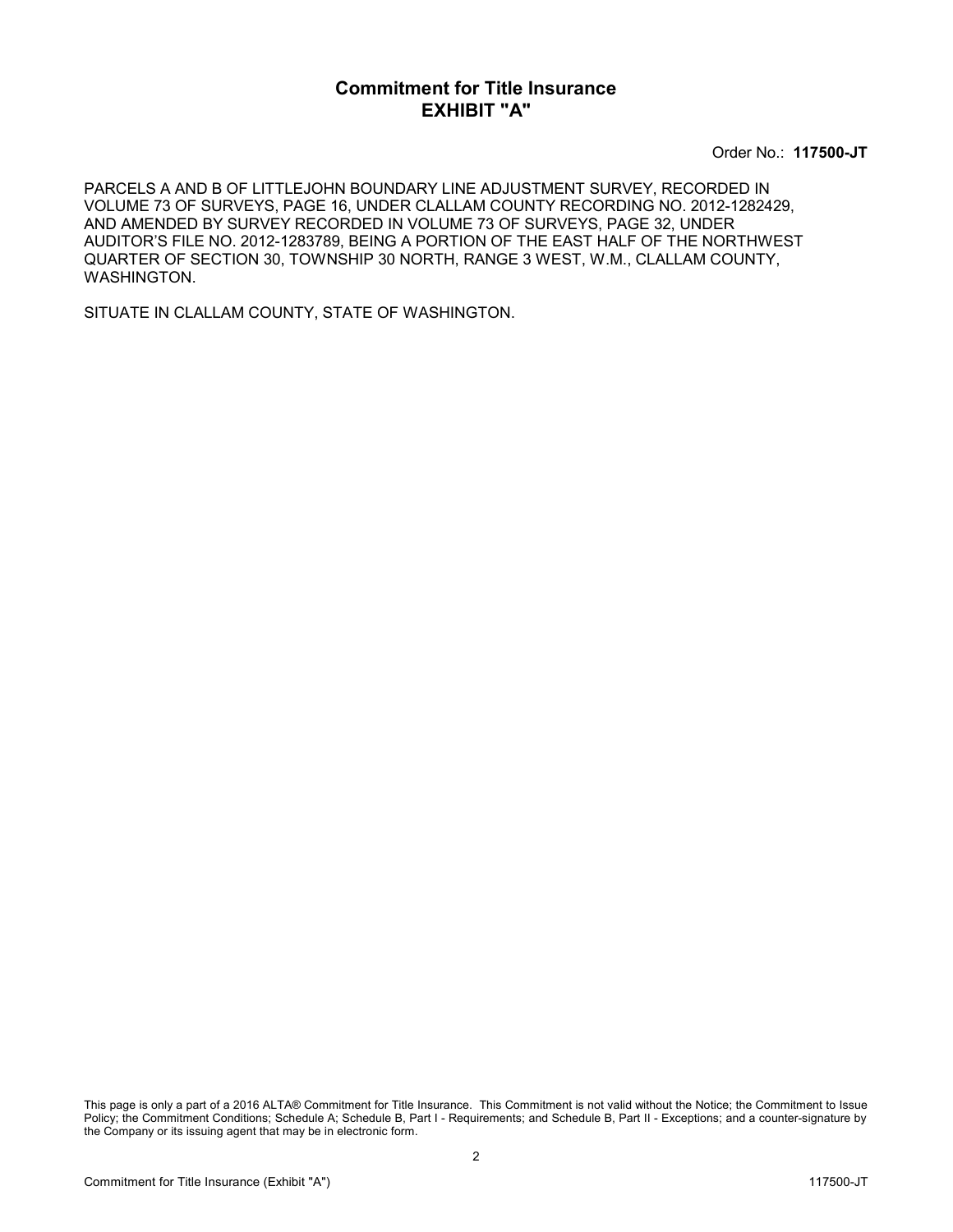### **Requirements**

Order No.: **117500-JT**

All of the following requirements must be met:

- 1. The Proposed Insured must notify the Company in writing of the name of any party not referred to in this Commitment who will obtain an interest in the Land or who will make a loan on the Land. The Company may then make additional Requirements or Exceptions.
- 2. For each policy to be issued as identified in Schedule A, Item 2; the Company shall not be liable under this Commitment until it receives a designation for a Proposed Insured, acceptable to the Company. As provided in Commitment Condition 4, the Company may amend this Commitment to add, among other things, additional exceptions or requirements after the designation of the Proposed Insured.
- 3. The Proposed Policy Amount(s) must be increased to the full value of the estate or interest being insured, and any additional premium must be paid. An Owner's policy should reflect an amount at least equal to the full value of the estate insured without deduction of encumbrances. A Loan policy shall be issued in an amount equal to the amount of the loan unless there is additional collateral reducing the need for coverage. Proposed Policy Amount(s) will be revised and premiums charged consistent therewith when the final amounts are approved.
- 4. Pay the agreed amount for the estate or interest to be insured.
- 5. Pay the premiums, fees, and charges for the Policy to the Company.
- 6. Documents satisfactory to the Company that convey the Title or create the Mortgage to be insured, or both, must be properly authorized, executed, delivered, and recorded in the Public Records.
- 7. Additional requirements and/or exceptions may be added as details of the transaction are disclosed to, or become known by the Company.
- 8. Due to the conflict between Federal and State laws concerning the cultivation, distribution, manufacture or sale of Marijuana (Cannabis), the Company is not able to Close or Insure any transactions involving land that is associated with these activities.
- 9. In order to assure timely recording, all recording packages should be sent to:

Olympic Peninsula Title Company 495 W Spruce St #5 Sequim, WA 98382 Attn: Recorder

10. Recording fees charged by Clallam County are billed as follows: Deeds: \$203.50 for the 1st page and \$1.00 for each additional page. Deeds of Trust: \$204.50 for the 1st page and \$1.00 for each additional page.

Effective as of 7/25/2021

11. Investigation should be made to determine if there are any service, installation, maintenance or construction charges for sewer, water, or electricity.

This page is only a part of a 2016 ALTA® Commitment for Title Insurance. This Commitment is not valid without the Notice; the Commitment to Issue Policy; the Commitment Conditions; Schedule A; Schedule B, Part I - Requirements; and Schedule B, Part II - Exceptions; and a counter-signature by the Company or its issuing agent that may be in electronic form.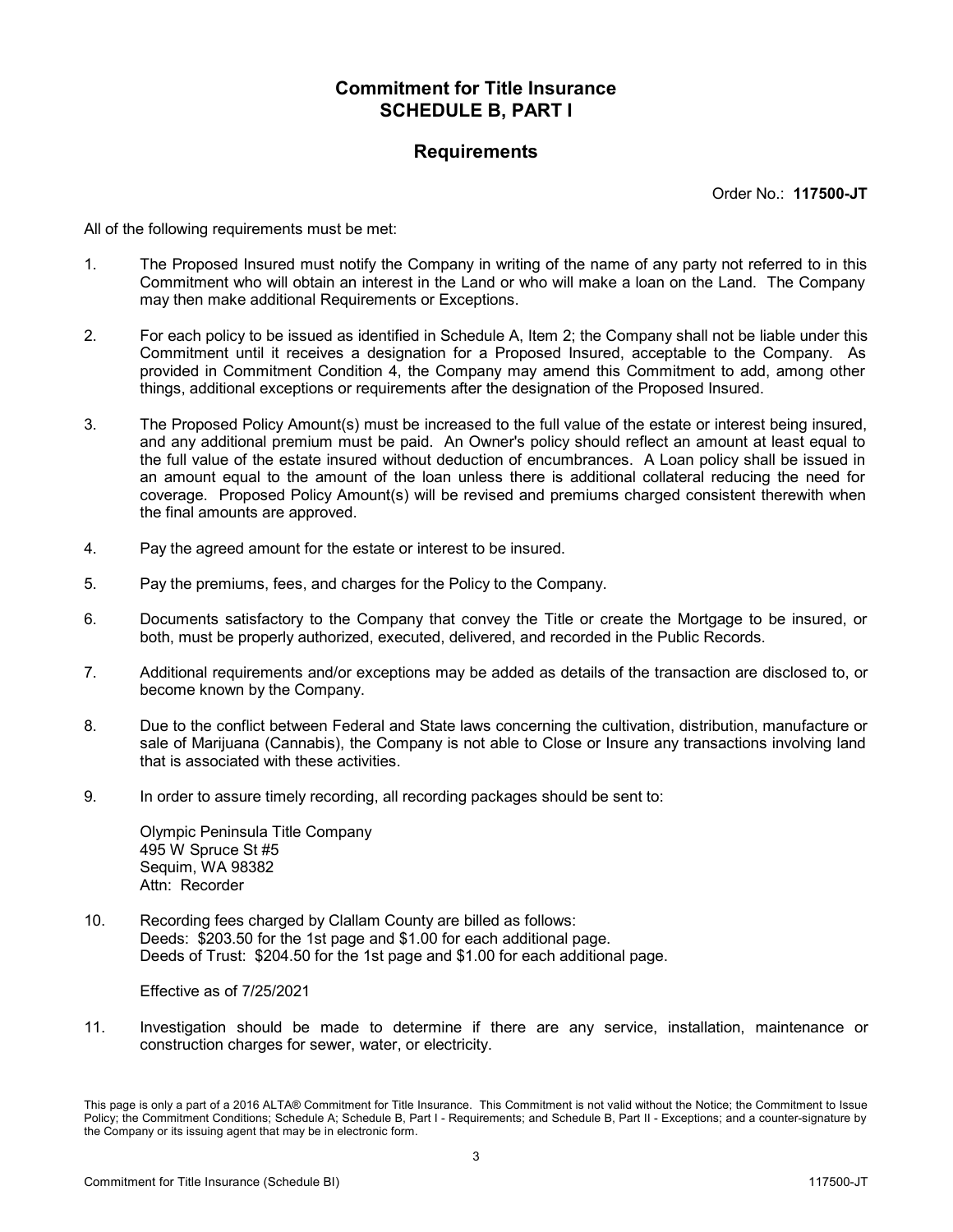(Continued)

- 12. The Company requires the proposed insured to verify that the land covered by this Commitment is the land intended to be conveyed in this transaction. The description of the land may be incorrect, if the application for Title Insurance contained incomplete or inaccurate information. Notify the Company well before closing if changes are necessary. Closing instructions must indicate that the legal description has been reviewed and approved by all parties.
- 13. All documents recorded in Washington State MUST include an abbreviated legal description and the parcel number on the first page of the document. The abbreviated description for this property is:

PCLS A & B LITTLEJOHN BLA SVY V73 P16

#### **NOTES:**

- 1. In the event this transaction fails to close and the commitment is cancelled, a cancellation fee of \$50.00 + sales tax will be charged for services rendered in accordance with our rate schedule.
- 2. Any map or sketch enclosed as an attachment herewith is furnished for information purposes only to assist in property location with reference to streets or other parcels. No representation is made as to accuracy and the Company assumes no liability for any loss occurring by reason of reliance thereon.
- 3. There are 1 conveyances affecting said land recorded within 24 months of the date of this report.
- 4. As of the date hereof we find no matters of record in Clallam County, Washington against JOHNSON AND HOLMES 2, LLC, which would appear as exceptions in the policy to issue, except as shown herein.

#### **END OF SCHEDULE B, PART I**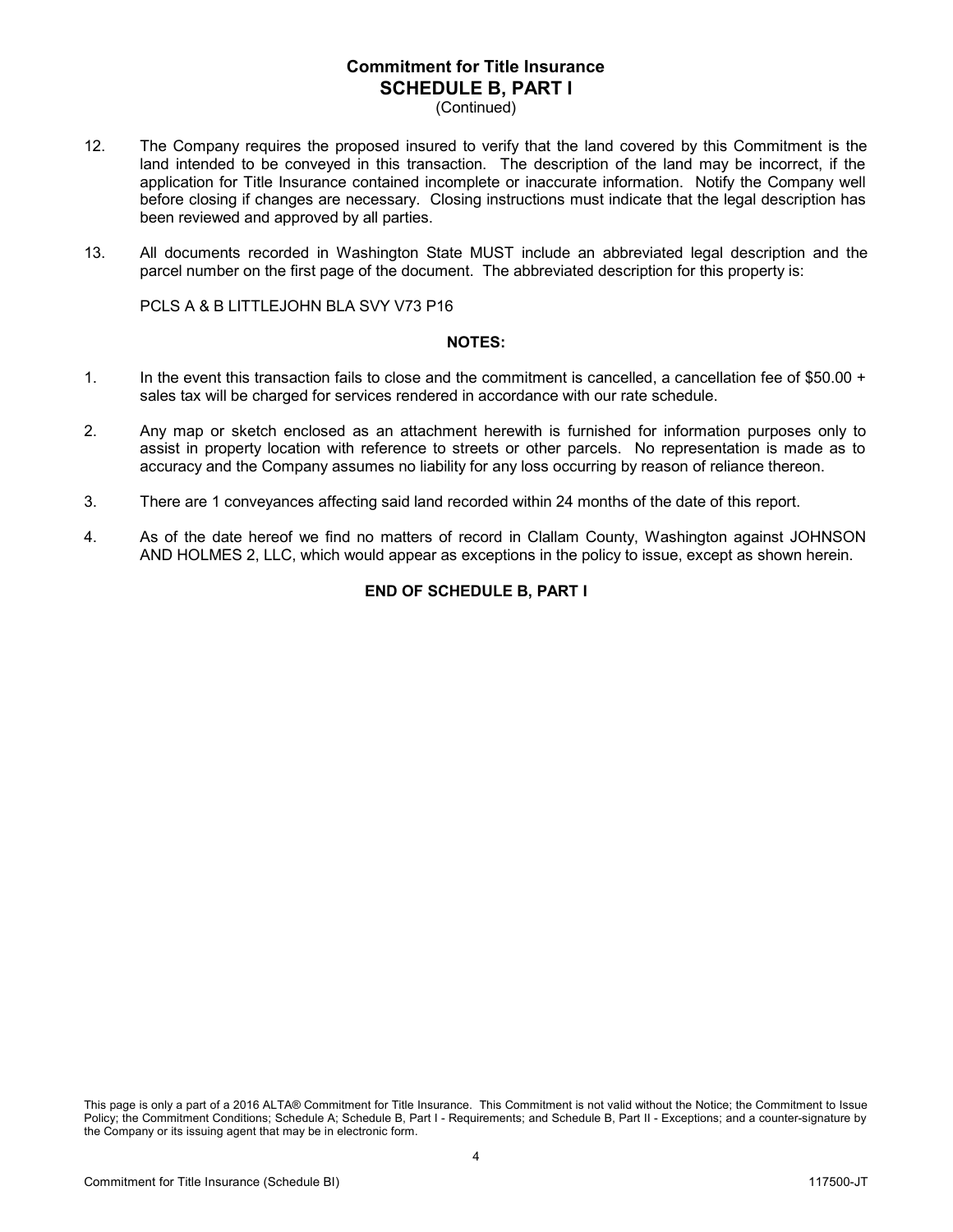## **Exceptions**

#### Order No.: **117500-JT**

THIS COMMITMENT DOES NOT REPUBLISH ANY COVENANT, CONDITION, RESTRICTION, OR LIMITATION CONTAINED IN ANY DOCUMENT REFERRED TO IN THIS COMMITMENT TO THE EXTENT THAT THE SPECIFIC COVENANT, CONDITION, RESTRICTION, OR LIMITATION VIOLATES STATE OR FEDERAL LAW BASED ON RACE, COLOR, RELIGION, SEX, SEXUAL ORIENTATION, GENDER IDENTITY, HANDICAP, FAMILIAR STATUS, OR NATIONAL ORIGIN.

The Policy will not insure against loss or damage resulting from the terms and provisions of any lease or easement identified in Schedule A, and will include the following Exceptions unless cleared to the satisfaction of the Company:

- **A.** Any defect, lien, encumbrance, adverse claim, or other matter that appears for the first time in the Public Records or is created, attaches, or is disclosed between the Commitment Date and the date on which all of the Schedule B, Part I - Requirements are met.
- **B.** GENERAL EXCEPTIONS:
	- 1. Rights or claims of parties in possession, or claiming possession, not shown by the Public Records.
	- 2. Any encroachment, encumbrance, violation, variation, or adverse circumstance affecting the Title that would be disclosed by an accurate and complete land survey of the Land.
	- 3. Easements, prescriptive rights, rights-of-way, liens or encumbrances, or claims thereof, not shown by the Public Records.
	- 4. Any lien, or right to a lien, for contributions to employee benefit funds, or for state workers' compensation, or for services, labor, or material heretofore or hereafter furnished, all as imposed by law, and not shown by the Public Records.
	- 5. Taxes or special assessments which are not yet payable or which are not shown as existing liens by the Public Records.
	- 6. Any lien for service, installation, connection, maintenance, tap, capacity, or construction or similar charges for sewer, water, electricity, natural gas or other utilities, or for garbage collection and disposal not shown by the Public Records.
	- 7. Unpatented mining claims, and all rights relating thereto.
	- 8. Reservations and exceptions in United States Patents or Acts in authorizing the issuance thereof.
	- 9. Indian tribal codes or regulations, Indian treaty or aboriginal rights including easements or equitable servitudes.
	- 10. Water rights, claims or title to water.

This page is only a part of a 2016 ALTA® Commitment for Title Insurance. This Commitment is not valid without the Notice; the Commitment to Issue Policy; the Commitment Conditions; Schedule A; Schedule B, Part I - Requirements; and Schedule B, Part II - Exceptions; and a counter-signature by the Company or its issuing agent that may be in electronic form.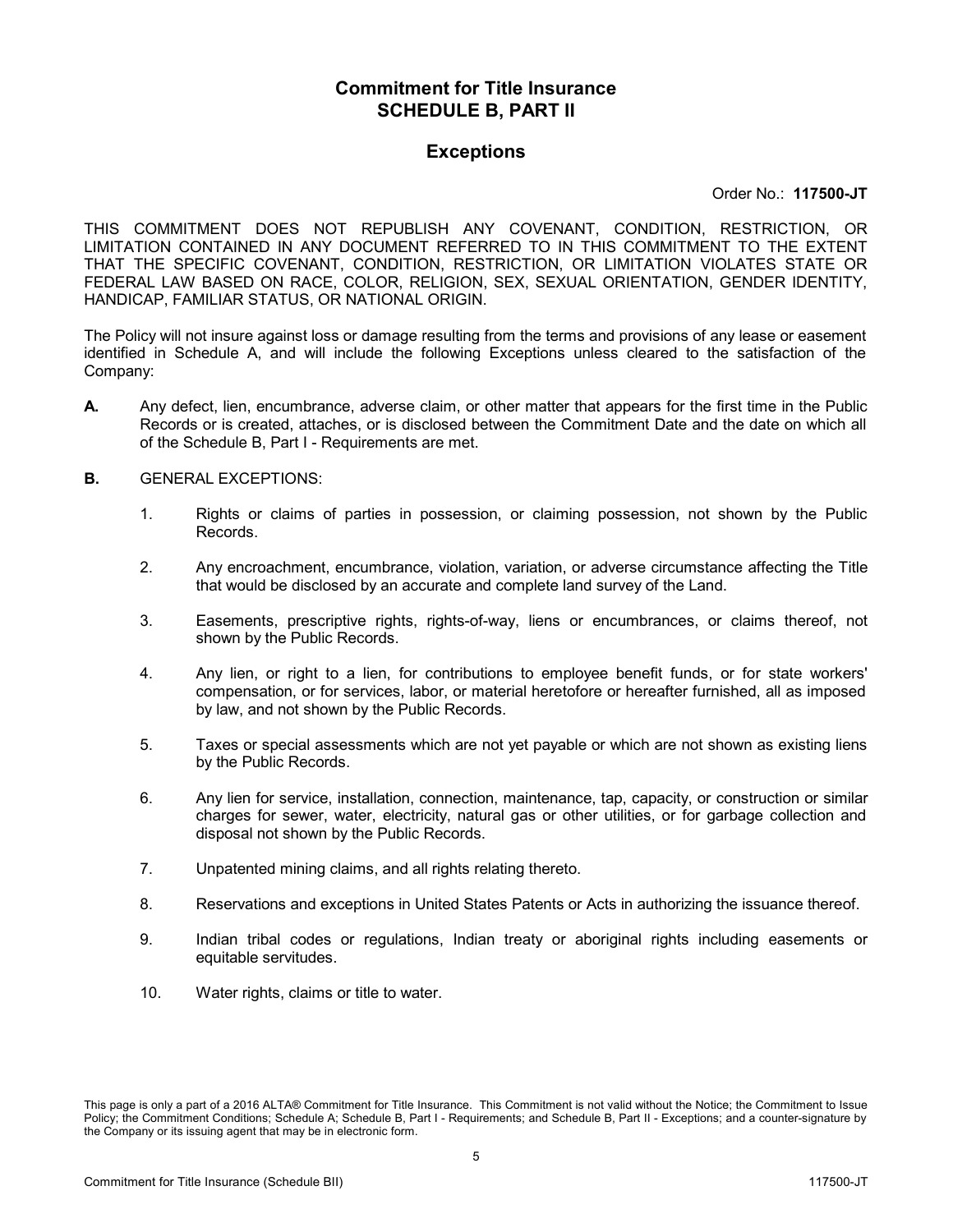(Continued)

- 11. Defects, liens, encumbrances, adverse claims or other matters, if any, created, first appearing in the Public Records, or attaching subsequent to the effective date hereof but prior to the date the Proposed Insured acquires of record for value the estate or interest or mortgage thereon covered by this Commitment.
- **C.** SPECIAL EXCEPTIONS TO FOLLOW:
	- 1. REAL ESTATE EXCISE TAX PURSUANT TO THE AUTHORITY OF R.C.W. 82.45 AND SUBSEQUENT AMENDMENTS THERETO.

AS OF THE DATE HEREIN, THE EXCISE TAX RATE FOR SAID PROPERTY IS 1.6% ON THE FIRST \$500,000.00 OF THE SALES PRICE; 1.78% ON THE PORTION OF SALES PRICE \$500,000.01 UP TO \$1,500,000.00; 3.25% ON THE PORTION OF SALES PRICE \$1,500,000.01; AND 3.5% ON THE PORTION OF SALES PRICE \$3,000,000.01 OR MORE.

2. GENERAL TAXES, (ASSESSMENTS FOR FIRE PATROL, IRRIGATION AND/OR WEED CONTROL, IF ANY) AS FOLLOWS, TOGETHER WITH INTEREST, PENALTY AND STATUTORY FORECLOSURE COSTS, IF ANY, AFTER DELINQUENCY:

(1ST HALF DELINQUENT ON MAY 1; 2ND HALF DELINQUENT ON NOVEMBER 1) TAX ACCOUNT NO.:03-30-30-219030 PROPERTY ID NO.:82939 YEAR: 2022 AMOUNT BILLED: NOT AVAILABLE, PAYABLE FEB. 15, 2022

TAX ACCOUNT NO.:03-30-30-219040 PROPERTY ID NO.:82940 YEAR: 2022 AMOUNT BILLED: NOT AVAILABLE, PAYABLE FEB. 15, 2022

3. ALL COVENANTS, CONDITIONS, RESTRICTIONS, RESERVATIONS, EASEMENTS OR OTHER SERVITUDES, IF ANY, DISCLOSED BY LITTLEJOHN BOUNDARY LINE ADJUSTMENT SURVEY RECORDED UNDER CLALLAM COUNTY RECORDING NO. 2012-1282429 AND AMENDED BY SURVEY RECORDED UNDER CLALLAM COUNTY RECORDING NO. 2012-1283789, BUT OMITTING COVENANTS OR RESTRICTIONS, IF ANY, BASED UPON RACE, COLOR, RELIGION, SEX, SEXUAL ORIENTATION, FAMILIAL STATUS, MARITAL STATUS, DISABILITY, HANDICAP, NATIONAL ORIGIN, ANCESTRY, OR SOURCE OF INCOME, AS SET FORTH IN APPLICABLE STATE OR FEDERAL LAWS, EXCEPT TO THE EXTENT THAT SAID COVENANT OR RESTRICTION IS PERMITTED BY APPLICABLE LAW.

RIGHTS OR BENEFITS, IF ANY, WHICH MAY BE DISCLOSED BY THE RECORDED DOCUMENT(S) ABOVE AFFECTING LAND OUTSIDE THE BOUNDARY DESCRIBED HEREIN.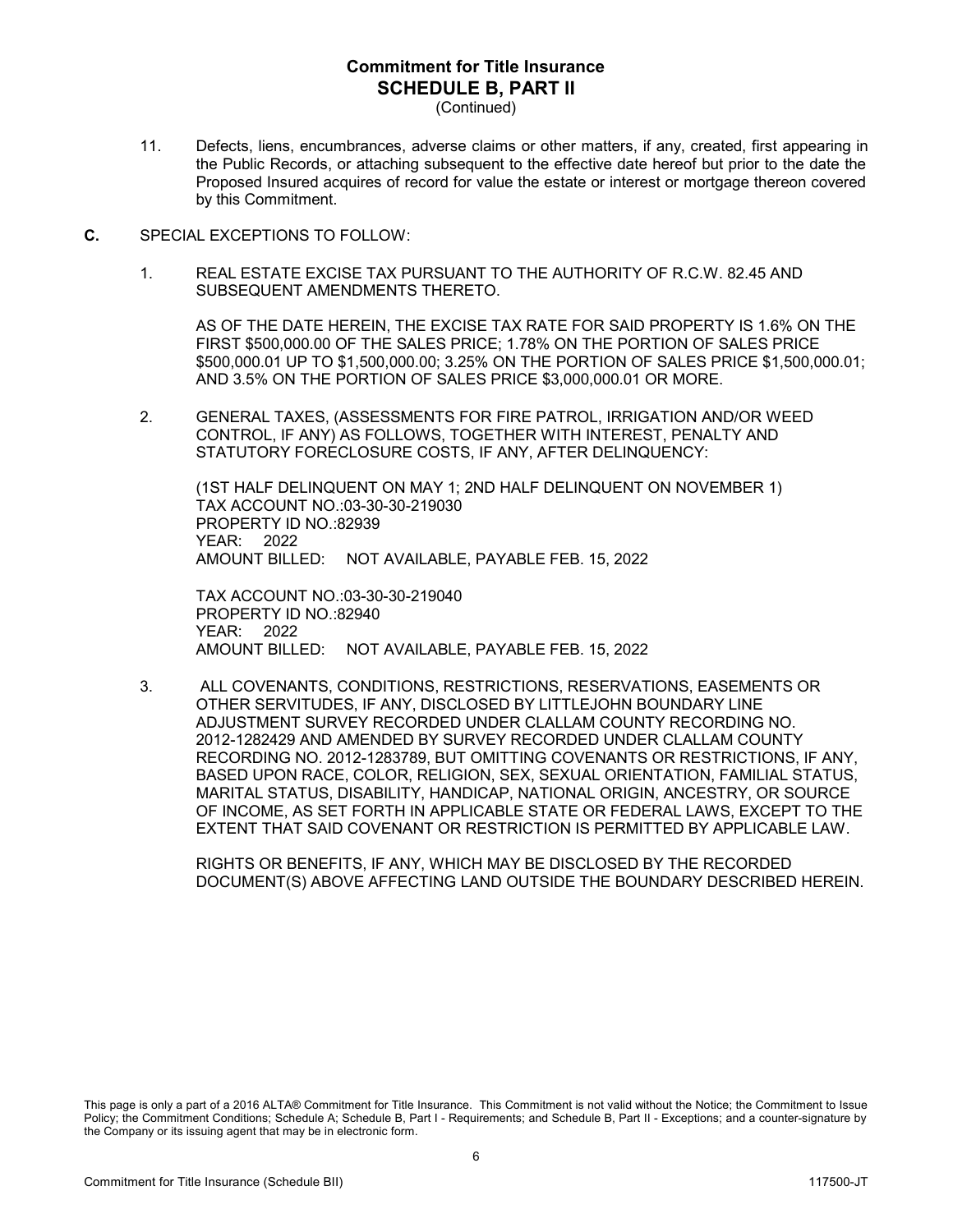(Continued)

4. ALL COVENANTS, CONDITIONS, RESTRICTIONS, RESERVATIONS, EASEMENTS OR OTHER SERVITUDES, IF ANY, DISCLOSED BY SHORT PLAT RECORDED UNDER CLALLAM COUNTY RECORDING NO. 2007-1202936, BUT OMITTING COVENANTS OR RESTRICTIONS, IF ANY, BASED UPON RACE, COLOR, RELIGION, SEX, SEXUAL ORIENTATION, FAMILIAL STATUS, MARITAL STATUS, DISABILITY, HANDICAP, NATIONAL ORIGIN, ANCESTRY, OR SOURCE OF INCOME, AS SET FORTH IN APPLICABLE STATE OR FEDERAL LAWS, EXCEPT TO THE EXTENT THAT SAID COVENANT OR RESTRICTIONS IS PERMITTED BY APPLICABLE LAW.

RIGHTS OR BENEFITS, IF ANY, WHICH MAY BE DISCLOSED BY THE RECORDED DOCUMENT(S) ABOVE AFFECTING LAND OUTSIDE THE BOUNDARY DESCRIBED HEREIN.

5. MATTERS SET FORTH BY SURVEY:

RECORDED: August 22, 2006 RECORDING NO.: 2003-1186349 (V 61 OF SVYS. P 61 )

6. EASEMENT AND THE TERMS AND CONDITIONS THEREOF:

GRANTEE: TOWN OF SEQUIM PURPOSE: WATER PIPE LINE AREA AFFECTED: PORTION OF PROPERTY HEREIN DESCRIBED RECORDED: March 26, 1948 RECORDING NO.: 237137

7. EASEMENT AND THE TERMS AND CONDITIONS THEREOF:

GRANTEE: TOWN OF SEQUIM PURPOSE: WATER PIPE LINE AREA AFFECTED: PORTION OF PROPERTY HEREIN DESCRIBED RECORDED: June 11, 1948 RECORDING NO.: 239097

8. EASEMENT AND THE TERMS AND CONDITIONS THEREOF:

PURPOSE: WATER LINE AREA AFFECTED: PORTION OF PROPERTY HEREIN DESCRIBED RECORDED: September 12, 1972 RECORDING NO.: 416144

9. EASEMENT AND THE TERMS AND CONDITIONS THEREOF

PURPOSE: WATER LINE AREA AFFECTED: PORTION OF PROPERTY HEREIN DESCRIBED RECORDED: June 11, 1975 RECORDING NO.: 443328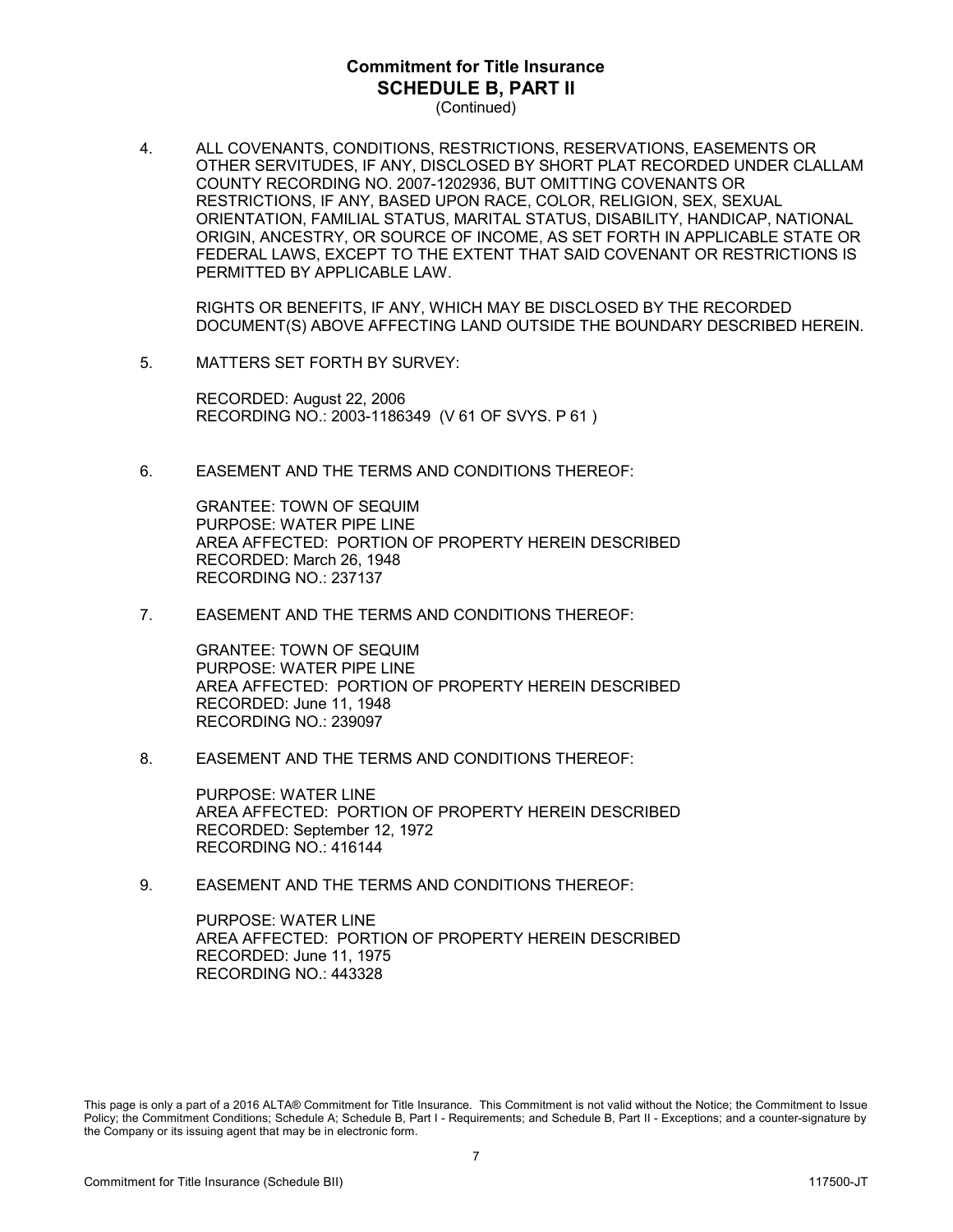(Continued)

10. EASEMENT AND THE TERMS AND CONDITIONS THEREOF:

GRANTEE: PUBLIC UTILITY DISTRICT NO. 1 OF CLALLAM COUNTY PURPOSE: ELECTRIC TRANSMISSION AND DISTRIBUTION LINE OR SYSTEM AREA AFFECTED: PORTION OF PROPERTY HEREIN DESCRIBED RECORDED: May 17, 1978 RECORDING NO.: 482124

11. EASEMENT AND THE TERMS AND CONDITIONS THEREOF:

GRANTEE: PUBLIC UTILITY DISTRICT NO. 1 OF CLALLAM COUNTY PURPOSE: ELECTRIC TRANSMISSION AND DISTRIBUTION LINE OR SYSTEM AREA AFFECTED: PORTION OF PROPERTY HEREIN DESCRIBED RECORDED: August 16, 1978 RECORDING NO.: 485701

12. EASEMENT AND THE TERMS AND CONDITIONS THEREOF:

PURPOSE: INGRESS AND EGRESS AREA AFFECTED: PORTION OF PROPERTY HEREIN DESCRIBED RECORDED: February 27, 1980 RECORDING NO.: 505288

13. EASEMENT AND THE TERMS AND CONDITIONS THEREOF:

PURPOSE: INGRESS, EGRESS AND WATER RIGHTS AREA AFFECTED: PORTION OF PROPERTY HEREIN DESCRIBED RECORDED: January 22, 1986 RECORDING NO.: 574322

14. EASEMENT AND THE TERMS AND CONDITIONS THEREOF:

PURPOSE: INGRESS, EGRESS AND UTILITIES AREA AFFECTED: PORTION OF PROPERTY HEREIN DESCRIBED RECORDED: September 22, 1997 RECORDING NO.: 761471

15. EASEMENT AND THE TERMS AND CONDITIONS THEREOF:

GRANTEE: CITY OF SEQUIM PURPOSE: STREET AND UTILITIES AREA AFFECTED: PORTION OF PROPERTY HEREIN DESCRIBED RECORDED: December 21, 2005 RECORDING NO.: 2005-1171797